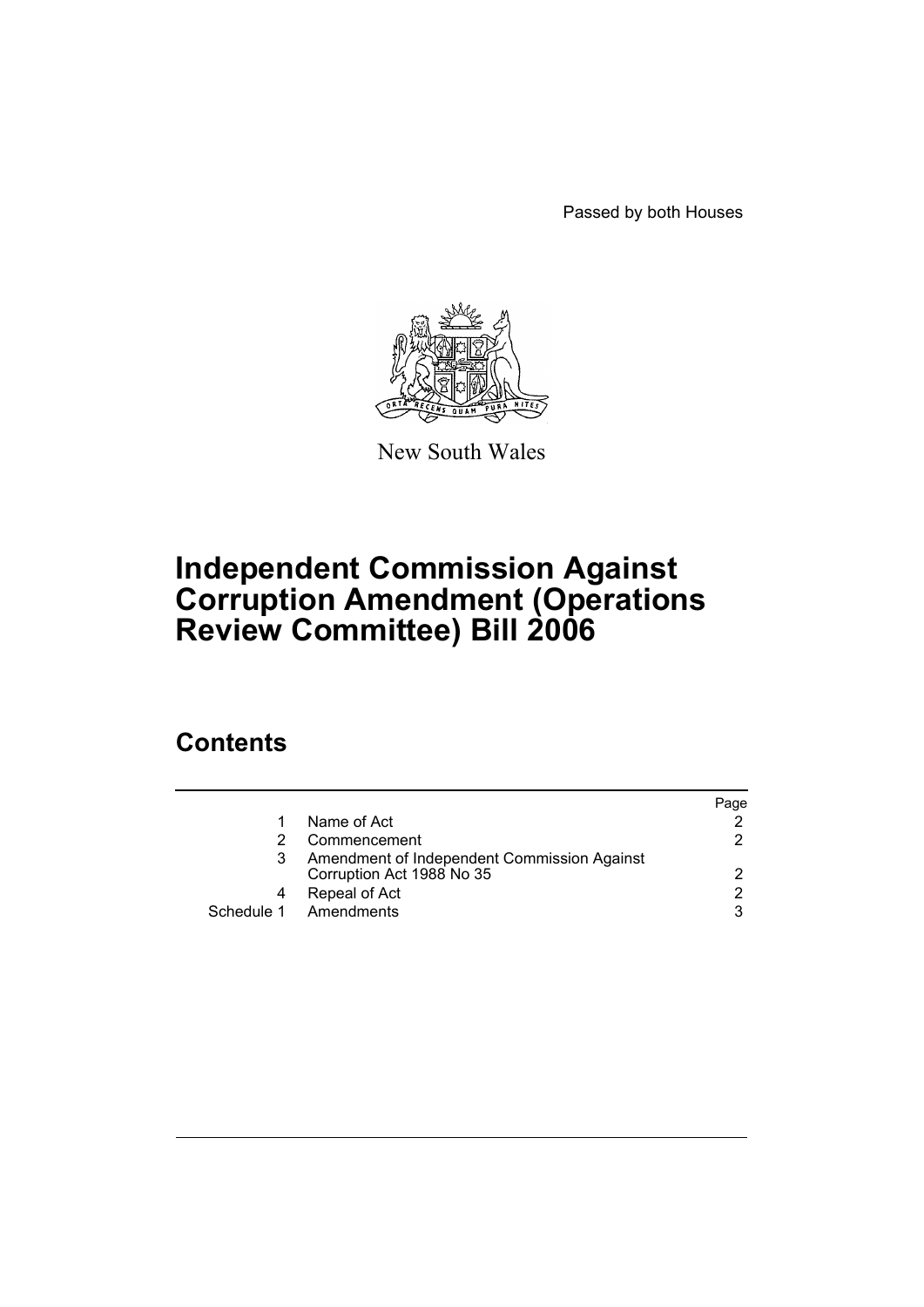*I certify that this PUBLIC BILL, which originated in the LEGISLATIVE ASSEMBLY, has finally passed the LEGISLATIVE COUNCIL and the LEGISLATIVE ASSEMBLY of NEW SOUTH WALES.*

> *Clerk of the Legislative Assembly. Legislative Assembly, Sydney, , 2006*



New South Wales

## **Independent Commission Against Corruption Amendment (Operations Review Committee) Bill 2006**

Act No . 2006

An Act to amend the *Independent Commission Against Corruption Act 1988* to abolish the Operations Review Committee.

*I have examined this Bill, and find it to correspond in all respects with the Bill as finally passed by both Houses.*

*Chairman of Committees of the Legislative Assembly.*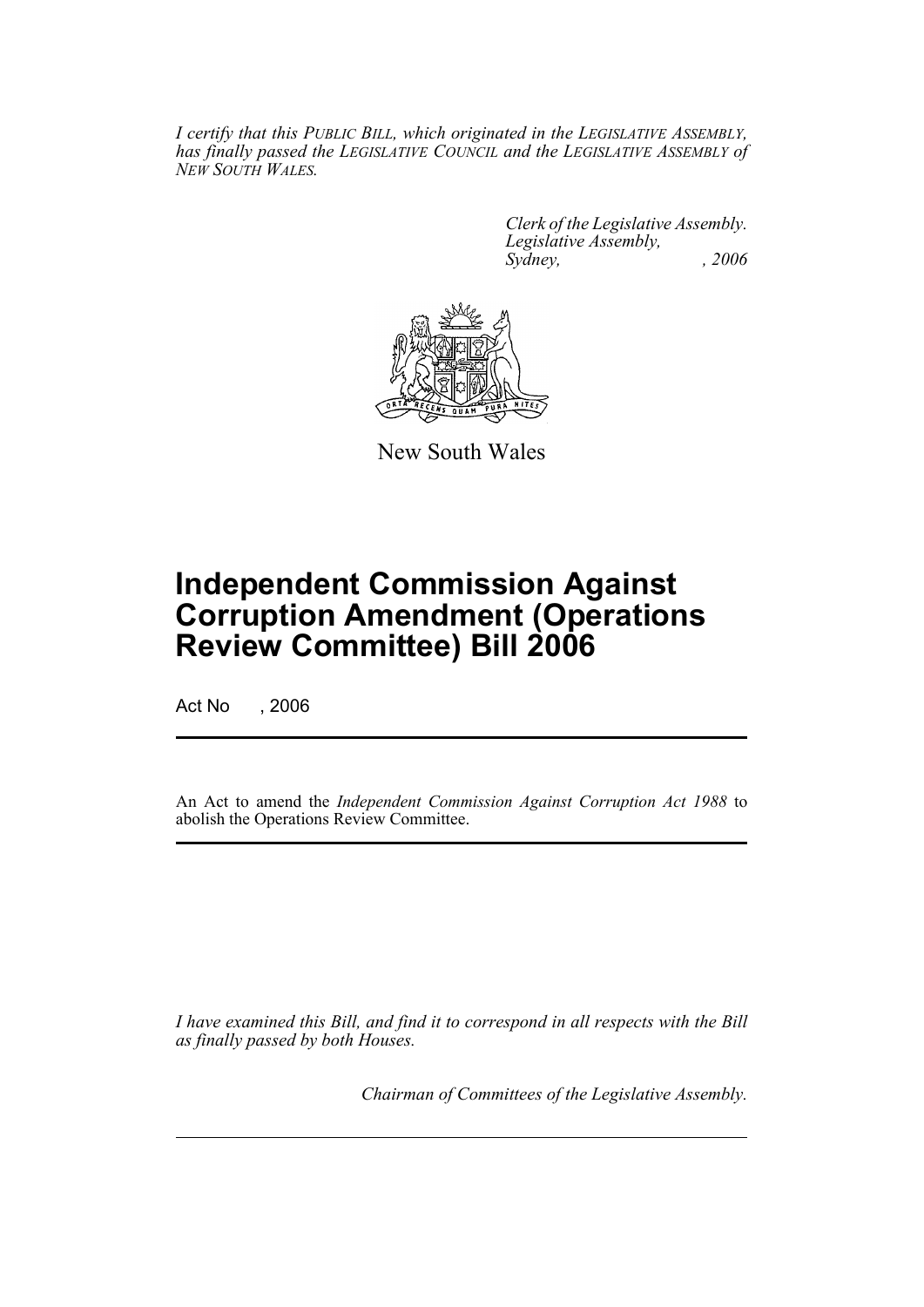#### Independent Commission Against Corruption Amendment (Operations Clause 1 Review Committee) Bill 2006

#### **The Legislature of New South Wales enacts:**

#### **1 Name of Act**

This Act is the *Independent Commission Against Corruption Amendment (Operations Review Committee) Act 2006*.

#### **2 Commencement**

This Act commences on the date of assent.

#### **3 Amendment of Independent Commission Against Corruption Act 1988 No 35**

The *Independent Commission Against Corruption Act 1988* is amended as set out in Schedule 1.

#### **4 Repeal of Act**

- (1) This Act is repealed on the day following the date of assent.
- (2) The repeal of this Act does not, because of the operation of section 30 of the *Interpretation Act 1987*, affect any amendment made by this Act.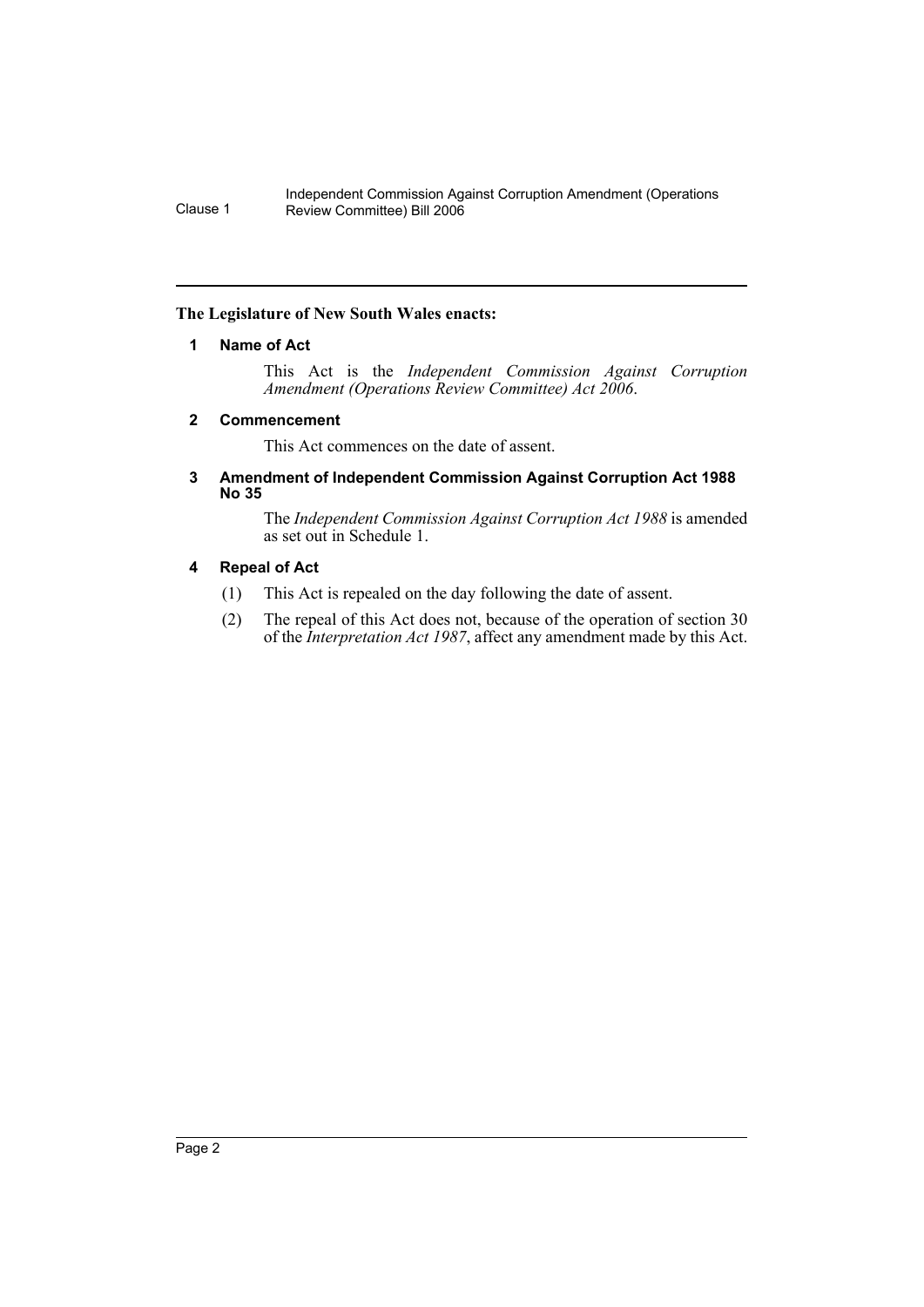Independent Commission Against Corruption Amendment (Operations Review Committee) Bill 2006

Amendments **Schedule 1** and the set of the set of the set of the set of the set of the set of the set of the set of the set of the set of the set of the set of the set of the set of the set of the set of the set of the set

### **Schedule 1 Amendments**

(Section 3)

- **[1] Section 20 Investigations generally** Omit section 20 (4).
- **[2] Part 6 Operations Review Committee** Omit the Part.
- **[3] Section 111 Secrecy**

Omit section 111 (1) (c).

**[4] Schedule 2 Provisions applying to appointed members of Operations Review Committee**

Omit the Schedule.

#### **[5] Schedule 4 Savings, transitional and other provisions** Insert at the end of the Schedule:

### **Part 6 Provisions consequent on enactment of Independent Commission Against Corruption Amendment (Operations Review Committee) Act 2006**

#### **16 Definition**

In this Part:

*amending Act* means the *Independent Commission Against Corruption Amendment (Operations Review Committee) Act 2006*.

#### **17 Abolition of Committee**

- (1) The Operations Review Committee is abolished.
- (2) A person who ceases to hold office as a member of the Operations Review Committee because of its abolition is not entitled to any remuneration or compensation because of the loss of that office.